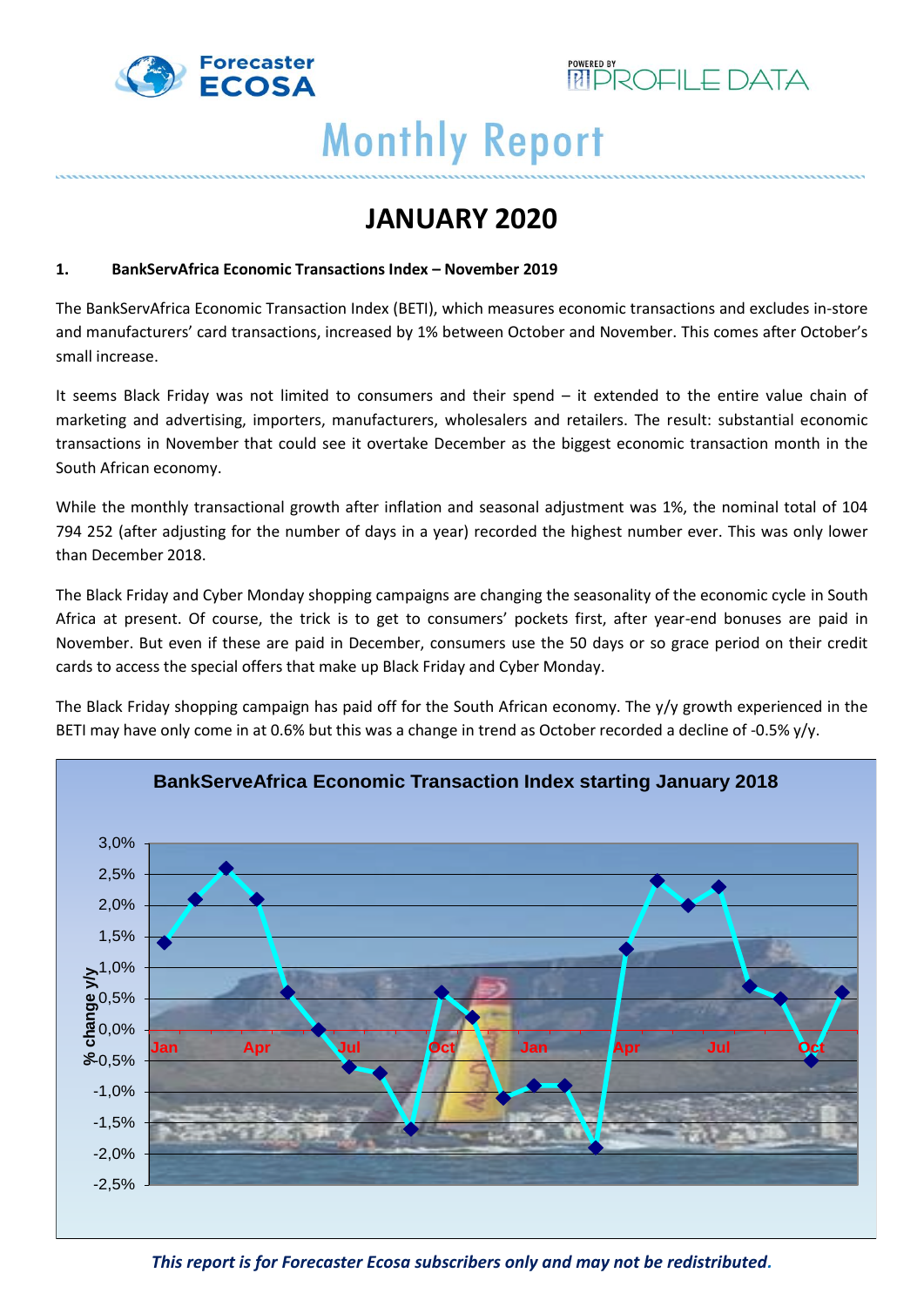



#### **2. Consumer inflation – November 2019**

Consumer inflation eased to 3.6% y/y in November from 3.7% y/y in October. Consumer inflation averaged 4.7% in 2018 after a 5.3% rise in 2017.

| % ch $y/y$  | $Sep-17$ | $Jun-19$ | $Jul-19$ | Aug-19 | $Sep-19$ | $Oct-19$ | $Nov-19$ |
|-------------|----------|----------|----------|--------|----------|----------|----------|
| <b>CPI</b>  | 5.1%     | 4.5%     | 4.0%     | 4.3%   | 4.0%     | 3.7%     | 3.6%     |
| Core        | 4.6%     | 4.3%     | 4.2%     | 4.3%   | 4.0%     | 4.0%     | 3.9%     |
| Food        | 5.4%     | 3.2%     | 3.0%     | 3.8%   | 3.7%     | 3.5%     | 3.5%     |
| Unprocessed | 6.5%     | 1.5%     | 1.5%     | 2.5%   | 2.8%     | 2.7%     | 2.8%     |
| Meat        | 15.6%    | 0.3%     | 0.2%     | 0.7%   | 1.1%     | 1.1%     | 1.8%     |
| Processed   | 4.3%     | 5.4%     | 5.1%     | 5.5%   | 4.9%     | 4.4%     | 4.6%     |



#### **3. SACCI BCI – December 2019**

The SACCI Business Confidence Index (BCI) rose to 93.1 in December from 92.7 in November and a 34-year low of 89.1 in August 2019. The average for the BCI in 2019 was 92.6 from 95.5 in 2018, 94.4 in 2017 and 93.5 for 2016. It was last above 100 in October 2015. SACCI hope that the upcoming State of the Nation Address (SONA), Budget 2020/21, and the evaluation by the credit rating agencies, will provide some direction on the way forward.



*This report is for Forecaster Ecosa subscribers only and may not be redistributed.*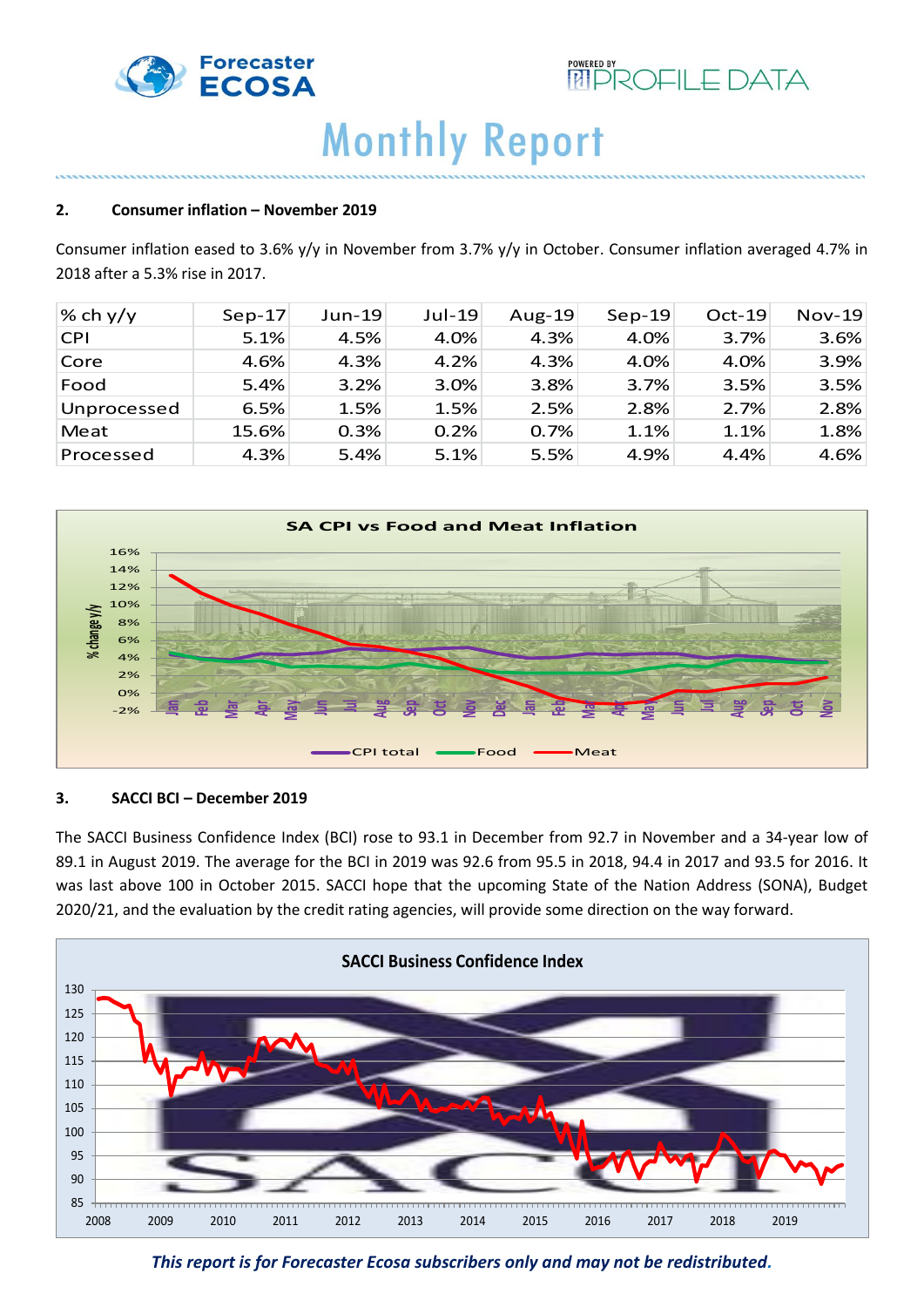



#### **4. SACCI TAI – December 2019**

The seasonally adjusted Trade Activity Index (TAI) sank to a record low of 30 in January 2019, but recovered to 34 in February and then rose to 44 in December. The last time the TAI was above 50 was in January 2018, when it was 51.

| Trade Activity Index (TAI)* |          |        |          |               |               |               |  |
|-----------------------------|----------|--------|----------|---------------|---------------|---------------|--|
| Activity                    | $Jul-19$ | Aug-19 | $Sep-19$ | <b>Oct-19</b> | <b>Nov-19</b> | <b>Dec-19</b> |  |
| Sales volumes               | 47       | 43     | 42       | 48            | 50            | 40            |  |
| New orders                  | 36       | 38     | 34       | 44            | 47            | 37            |  |
| Backlog on orders received  | 26       | 31     | 31       | 33            | 36            | 31            |  |
| <b>Supplier deliveries</b>  | 36       | 46     | 37       | 45            | 42            | 40            |  |
| Inventory level             | 38       | 44     | 43       | 42            | 41            | 41            |  |
| Selling prices              | 48       | 55     | 58       | 55            | 55            | 50            |  |
| <b>Input prices</b>         | 65       | 70     | 67       | 73            | 71            | 69            |  |
| Employment                  | 40       | 44     | 38       | 41            | 40            | 45            |  |
| TAI                         | 40       | 42     | 38       | 44            | 45            | 40            |  |
| TAI seasonally adjusted     | 42       | 43     | 40       | 42            | 43            | 44            |  |



#### **5. Ports data – December 2019**

Bulk exports rose by 3.3% in 2019 to 173.4 million tons (Mt). The rise was largely due a recovery in iron ore shipments after a poor 2018 caused by derailments on the Sishen-Saldanha iron ore line. Exports out of Richards Bay fell by 3.1% to 90 Mt in 2019. Bulk exports out of Saldanha rose by 14.0% to 65.4 Mt after falling by 10.5% in 2018. Bulk exports out of all the other ports rose by 2.0% to 18.1 Mt.



*This report is for Forecaster Ecosa subscribers only and may not be redistributed.*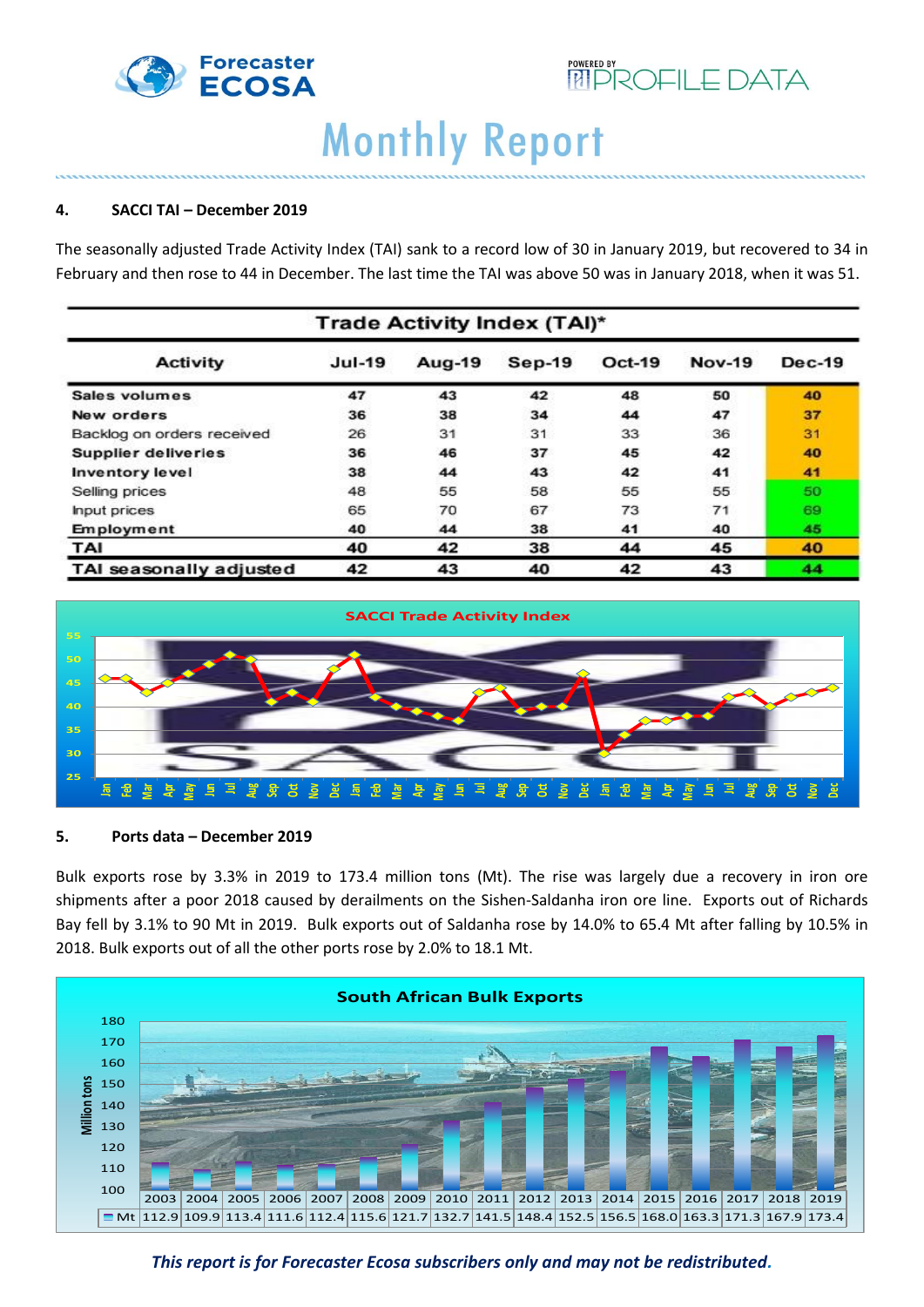



Exports out of Saldanha, which are mostly iron ore, rose to 5.5 Mt in December 2019 from 5.4 Mt in November, 3.5 Mt in October and only 2.1 Mt in December 2018. Exports out of Richards Bay, which are mostly coal, eased to 7.2 Mt in December from 9.1 Mt in November and 8.2 Mt in October. Bulk exports out of the other ports rose to 1.9 Mt in December from 1.7 Mt in November and 1.8 Mt in October.



Subdued domestic demand has meant that for most of 2019, full containers imported have fallen, while exports are staging a recovery, although there is no clear discernible pattern. Full containers imported rose by 2.1% y/y in December after a 5.2% y/y gain in November. Full containers exported edged up by 0.6% y/y in December after growing by 6.0% y/y in November.

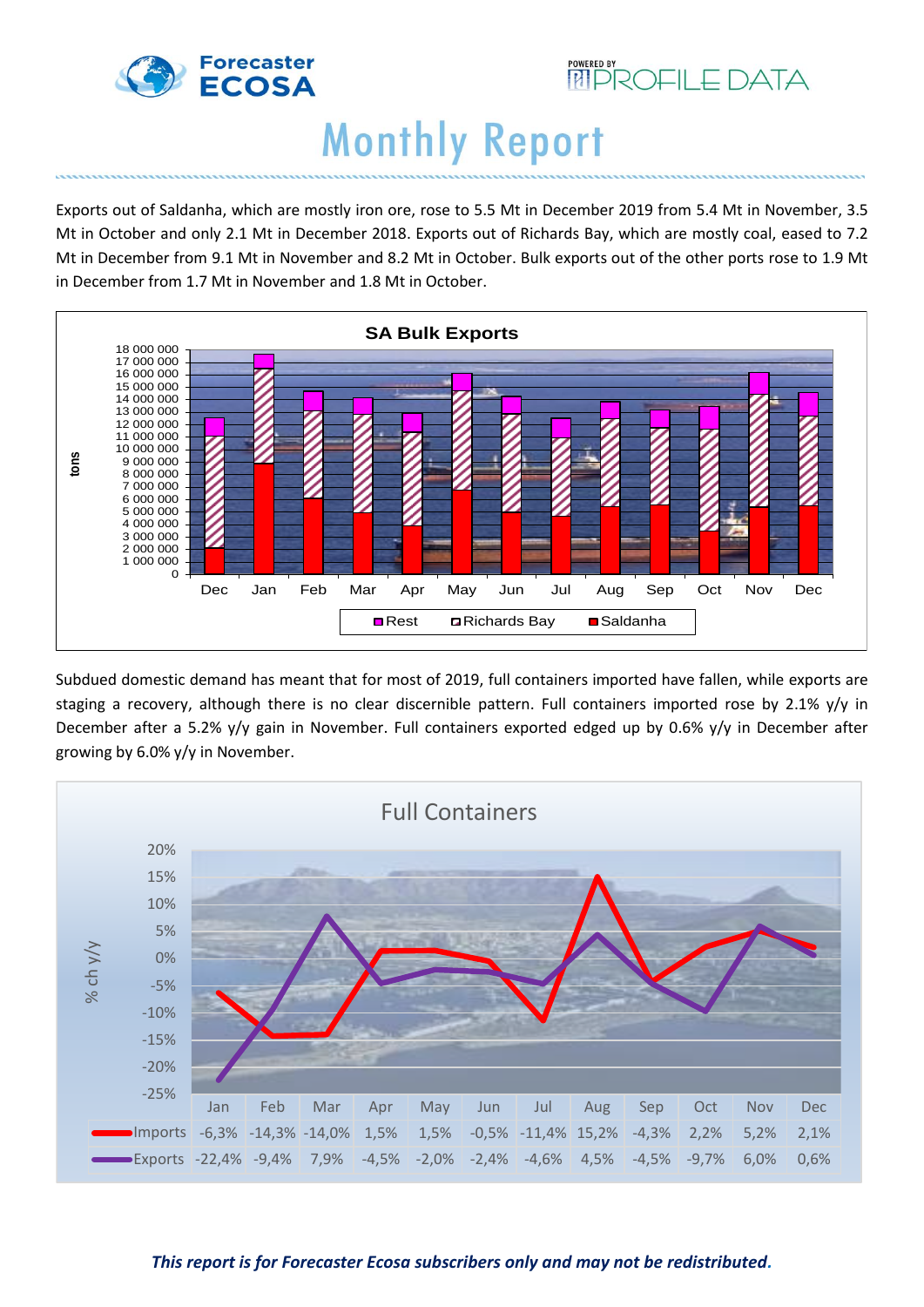



#### **6. New vehicle sales – December 2019**

The National Association of Automobile Manufacturers of SA (Naamsa) new vehicle sales declined by 2.8% in 2019 to 536 626 units after a 1.0% drop in 2018 and a 1.8% gain in 2017. In December there was a 9.1% y/y rise in new car sales, while sales of new light commercial vehicles, bakkies and mini buses fell by 6.7% y/y. Medium commercial vehicles sales grew by 19.0% y/y, while heavy trucks and buses increased by 18.8% y/y.



#### **7. CEC summer crop estimates – 2019/2020 Intentions to Plant**

The CEC released the first intentions to plant at the end of October and this showed a 9.5% increase for maize and a 2.0% rise for soybeans. The rains however are late this year, so I expect a reduction when the first crop estimate is released at the end of January.

#### SUMMER CROPS - INTENTIONS TO PLANT: 2020 SOMERGEWASSE - VOORNEME OM TE PLANT: 2020

| <b>CROP/GEWAS</b>            | Intentions/<br>Voorneme<br>2020<br>Ha            | Area planted/<br>Opp beplant<br>2019<br>Ha | Ninth estimate/<br>Negende skatting<br>2019<br>Tons | Change/<br>Verandering/<br>96 |  |  |  |  |  |
|------------------------------|--------------------------------------------------|--------------------------------------------|-----------------------------------------------------|-------------------------------|--|--|--|--|--|
|                              | soos middel Oktober 2019/<br>as mid October 2019 |                                            | as on 24 Oct 2019/<br>soos op 24 Okt 2019           |                               |  |  |  |  |  |
|                              | (A)                                              | (B)                                        | (C)                                                 | $(A) + (B)$                   |  |  |  |  |  |
| Commercial/Kommersieël:      |                                                  |                                            |                                                     |                               |  |  |  |  |  |
| White maize/Witmielies       | 1431900                                          | 1 298 400                                  | 5 538 240                                           | $+10,28$                      |  |  |  |  |  |
| Yellow maize/Geelmielies     | 1087400                                          | 1 002 100                                  | 5 647 810                                           | $+8,51$                       |  |  |  |  |  |
| Maize/Mielies                | 2 519 300                                        | 2 300 500                                  | 11 186 050                                          | $+9,51$                       |  |  |  |  |  |
| Sunflower seed/Sonneblomsaad | 538 500                                          | 515 350                                    | 680 940                                             | $+4,49$                       |  |  |  |  |  |
| Soybeans/Sojabone            | 745 500                                          | 730 500                                    | 1 170 345                                           | $+2,05$                       |  |  |  |  |  |
| Groundnuts/Grondbone         | 48 000                                           | 20 050                                     | 19 455                                              | $+139,40$                     |  |  |  |  |  |
| Sorghum                      | 43 100                                           | 50 500                                     | 134 525                                             | $-14,65$                      |  |  |  |  |  |
| Dry beans/Droëbone           | 52 500                                           | 59 300                                     | 66 355                                              | $-11,47$                      |  |  |  |  |  |
| <b>TOTAL/TOTAAL</b>          | 3946900                                          | 3 676 200                                  | 13 257 670                                          | $+7,36$                       |  |  |  |  |  |

Note: Estimate is for calendar year, e.g. production season 2019/20 = 2020 Nota: Skatting is vir kalenderlaar, bv. produksie-seisoen 2019/20 = 2020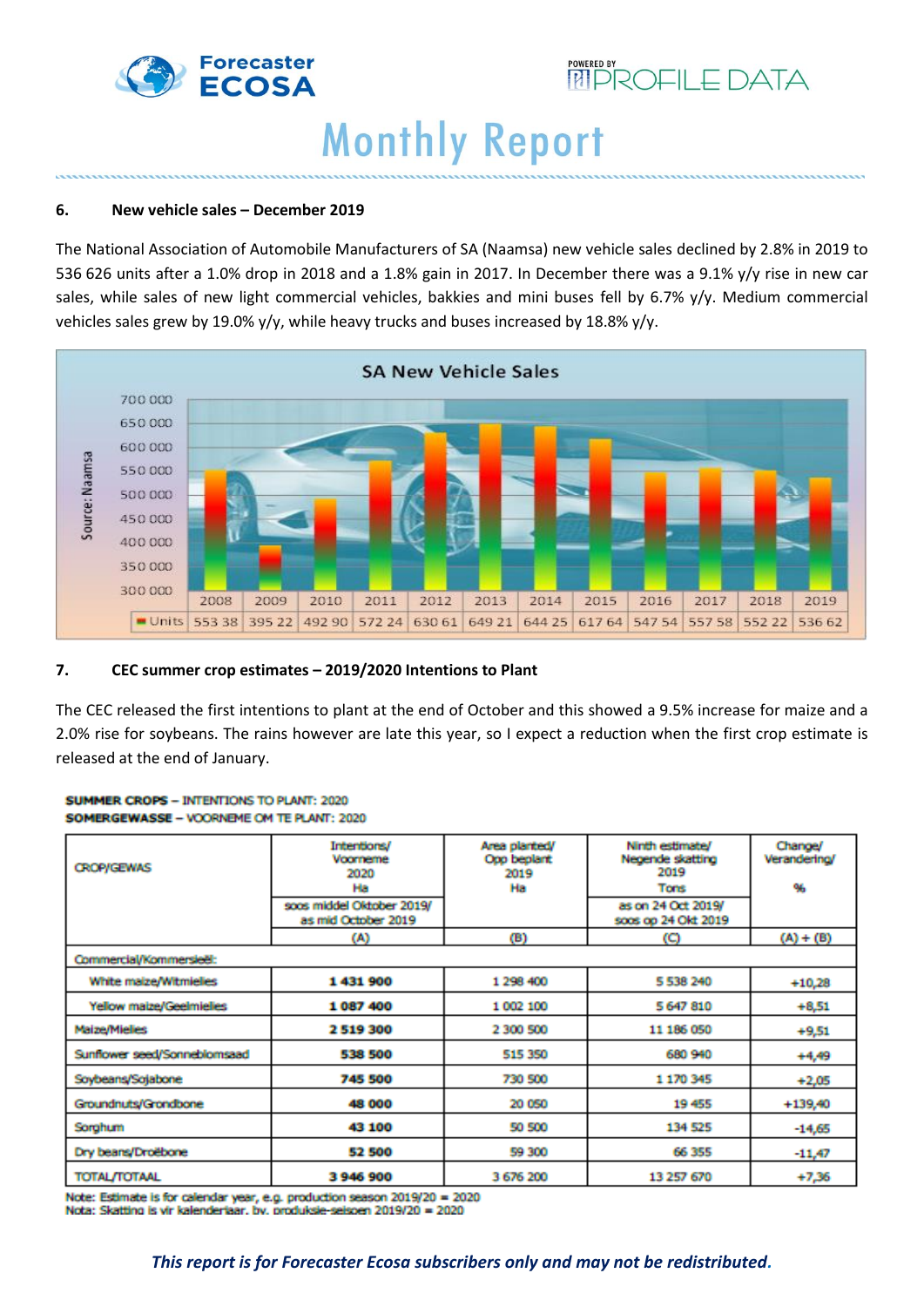



#### **8. Leading indicator – November 2019**

The leading indicator rose by 0.5% m/m in November. Six of the ten available component time series increased while four decreased. The largest positive contributions to the movement in the composite leading business cycle indicator in November came from an acceleration in the twelve-month percentage change in job advertisement space and an improvement in the BER's Business Confidence Index. The largest negative contributions came from a decrease in the number of residential building plans approved and a deceleration in the six-month smoothed growth rate in the real M1 money supply.



#### **9. Coincident indicator – October 2019**

The coincident indicator fell by 0.3% y/y in October after a 0.1% y/y drop in September and a 0.1% y/y rise in August. Base effects are largely responsible for the rise in the y/y rate in the first half of 2019 as the index bottomed in April 2018.